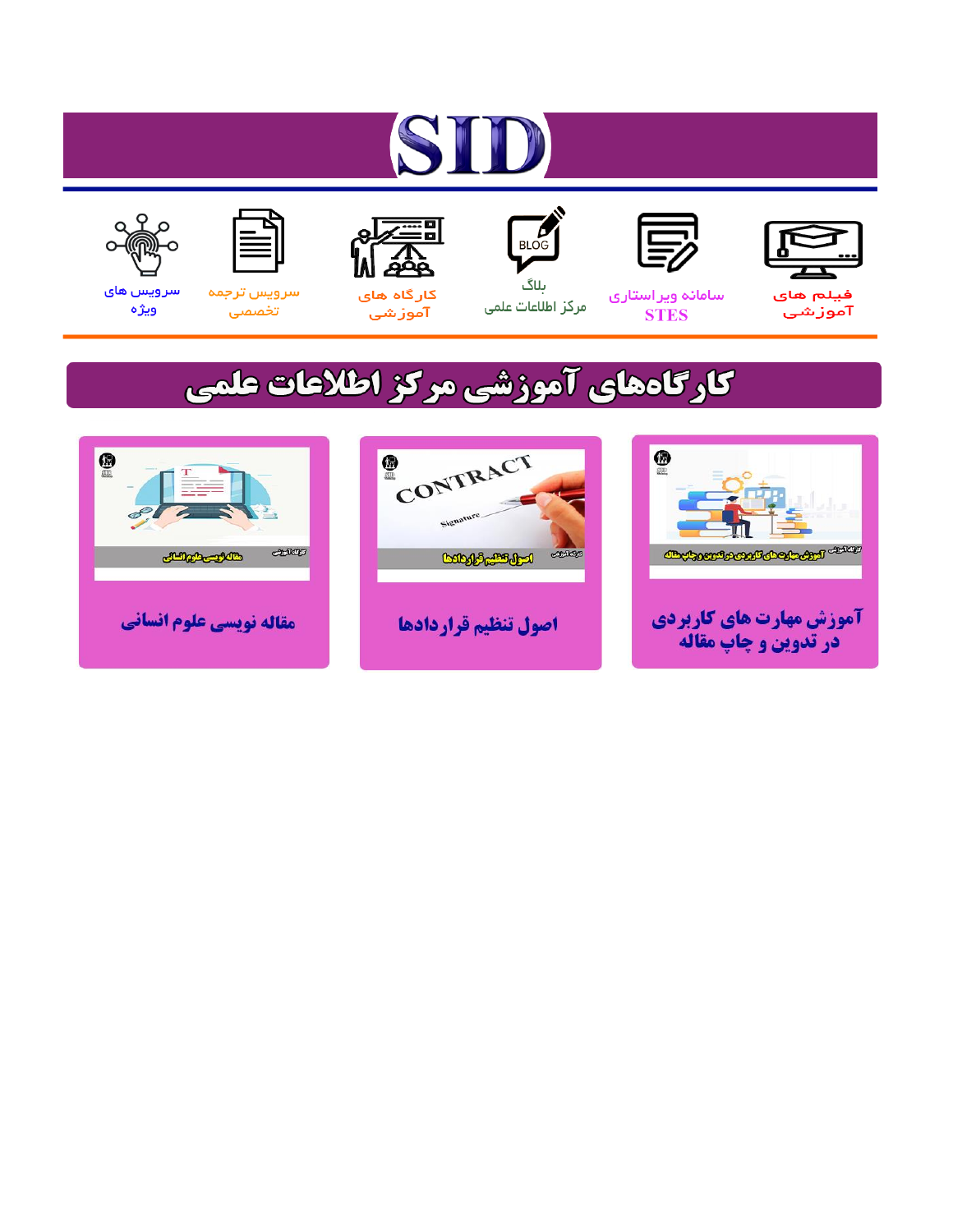### ارزیابی بیان RNA غیر رمزگذار miR-512-5p در سلول های توموری و غیر توموری بیماران میتلا به سرطان سلول سنگفرشے, مری

هما ملاييﷺ ''، سيد جمال مشتاقيان'، مريم مقدم متين '''، پهرام معمار <sup>۴</sup>، محمد شفيعي<sup>4.4</sup>

` گروه زیست شناسی، دانشکده علوم، دانشگاه اصفهان، اصفهان، ایران <sup>۲</sup> پژوهشکده فناوری های زیستی، دانشگاه فردوسی مشهد، مشهد، ایران <sup>۳</sup> گروه زیست شناسی، دانشکده علوم پایه، دانشگاه فردوسی مشهد، مشهد، ایران <sup>۴</sup> گروه آسیب شناسی، بیما<sub>ز</sub>ستان امید، دانشگاه علوم پزشکی مشهد، مشهد، ایران <sup>۵</sup> گروه ژنتیک پزشکی، دانشکده فناوریهای نوین علوم پزشکی، دانشگاه علوم پزشکی گلستان، گرگان، ایران <sup>۶</sup> مرکز تحقیقات بیماریهای گوارش و کبد، دانشگاه علوم پزشکی گلستان، گرگان، ایران E-mail: hmollaie@gmail.com

استان گلستان به عنوان یکی از قطب های جهانی سرطان مری شناخته شده است. سرطان مری یکی از کشندهترین انواع سرطانهاست که مرگ و میر ناشی از آن نسبت به بروز بیماری حدود ۹۱٪ است و در زمان تشخیص در حدود ۵۰٪ بیماران متاستاز داده است. microRNAها کلاس تازه کشف شده ای از RNAهای غیر رمزگذار هستند که علاوه بر نقش های فیزیولوژیک، بیان تنظیم نشده آنها در بسیاری از بیماریها شناخته شده است. هدف ما در این مطالعه بررسی تفاوت بیان miR-512-5p در نمونه های توموری زیرنوع شایع سرطان مری در ایران در مقایسه با بافت نرمال حاشیه تومور جهت بررسی امکان استفاده از این microRNA به عنوان بیومارکر جدید تشخیص زودهنگام سرطان مری بوده است. به همین منظور پس از جمعآوری تعدادی نمونه توموری و بافت نرمال حاشیه تومور از مازاد بر نیاز بیوپسی جراحی، بهینه سازی و استخراج microRNA، سنتز cDNA و تكثير به روش Real-time PCR انجام شد. نتايج اوليه نشان داده است كه بيان miR-512-5p در نمونه های توموری در مقایسه با بافت حاشیه غیر توموری دچار تغییر می شود. با توجه به نقش شناخته شده miR-512-5p در آیویتوز و ریمدلینگ DNA این microRNA می تواند برای تشخیص و درمان سرطان مری مطرح شود.

كلمات كليدى: microRNA، بيوماركر، سرطان مرى، miR-512-5p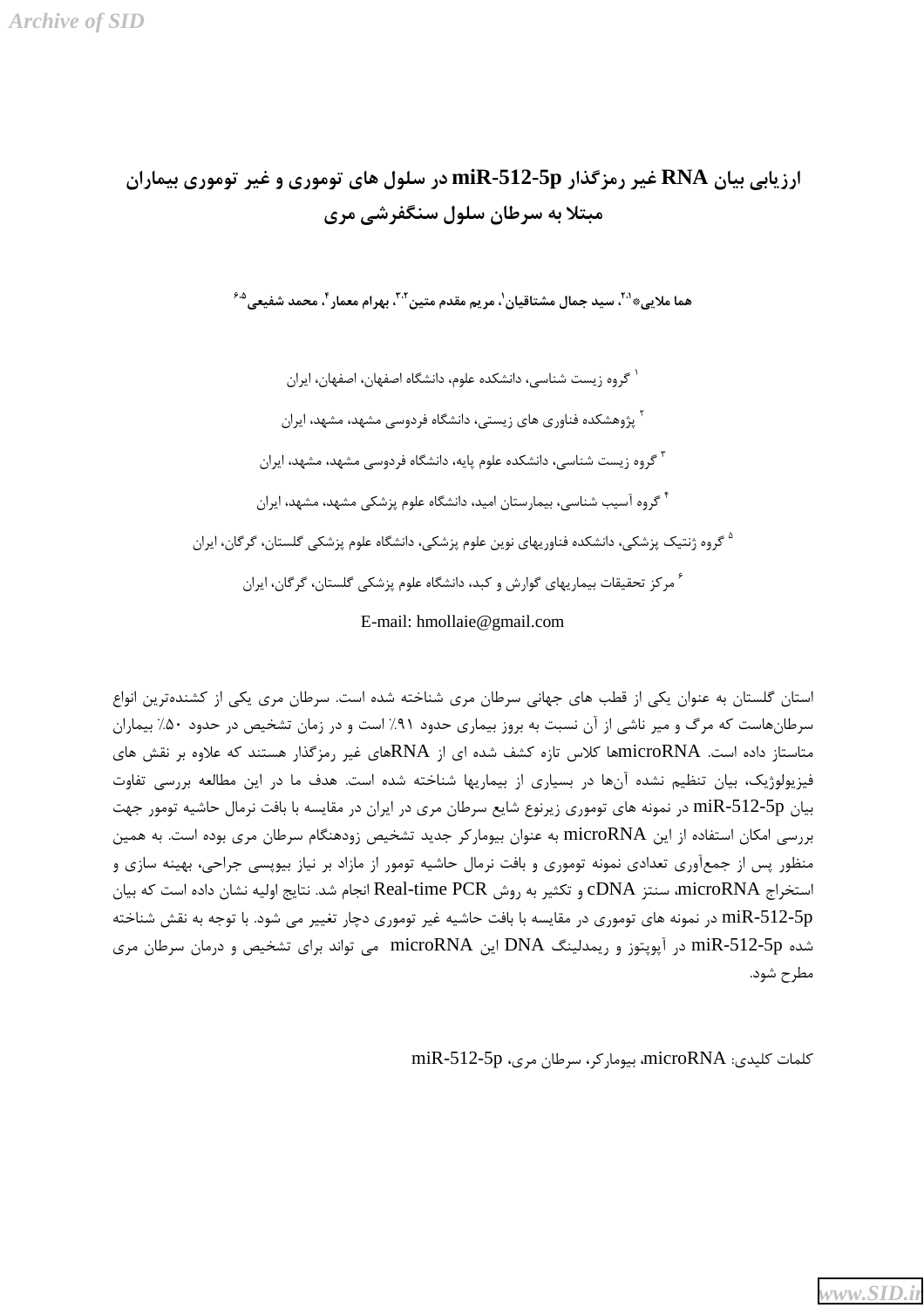#### **Evaluation of miR-512-5p non-coding RNA expression in tumor and nontumor cells of esophageal squamous cell carcinoma patients**

#### **Homa Mollaie1,2**] **, Seyed Jamal Moshtaghian<sup>1</sup> , Maryam M.Matin2,3, Bahram Memar<sup>4</sup> , Mohammad Shafiee5,6**

<sup>1</sup> Department of Biology, Faculty of Sciences, University of Isfahan, Isfahan, Iran

<sup>2</sup> Cell and Molecular Biology Research Group, Institute of Biotechnology, Ferdowsi University of Mashhad, Mashhad, Iran

<sup>3</sup> Department of Biology, Faculty of Sciences, Ferdowsi University of Mashhad, Mashhad, Iran

4 Department of Pathology, Mashhad University of Medical Sciences, Mashhad, Iran

<sup>5</sup> Department of Medical Genetics, School of Advanced Medical Technologies, Golestan University of Medical Sciences, Gorgan, Iran

<sup>6</sup> Golestan Research Center of Gastroenterology and Hepatology, Golestan University of Medical Sciences, Gorgan, Iran

Email:Hmollaie@gmail.com

 Golestan province has one of the highest incidence rates of esophageal cancer worldwide. Esophageal cancer is one of the most lethal cancers that its mortality: incidence ratio is about 91% and at the time of diagnosis, nearly 50% of patients have metastasis. microRNAs are a new-identified class of non-coding RNAs undergo miss-regulated expression in a lot of diseases, in addition to their physiologic roles. Our aim in this study has been to evaluate miR-512-5p expression level in tumor cells in comparison with non-tumor cells of esophageal squamous cell carcinomas, the most incident subtype of esophageal cancer in Iran to evaluate the suitability of this microRNA as a potential biomarker. After preparation of FFPE clinical samples (tumor cells and their adjacent normal cells), extraction of microRNAs in total RNA, cDNA synthesis and Real-time PCR Amplification of miR-512-5p was performed. Preliminary data indicates that the expression level of miR-512-5p in tumor cells is different from adjacent normal esophageal tissues. Because of its role in apoptosis and DNAremodeling, miR-512-5p may use for diagnosis and treatment of esophageal cancer.

Keywords: microRNA, biomarker, esophageal cancer, miR-512-5p